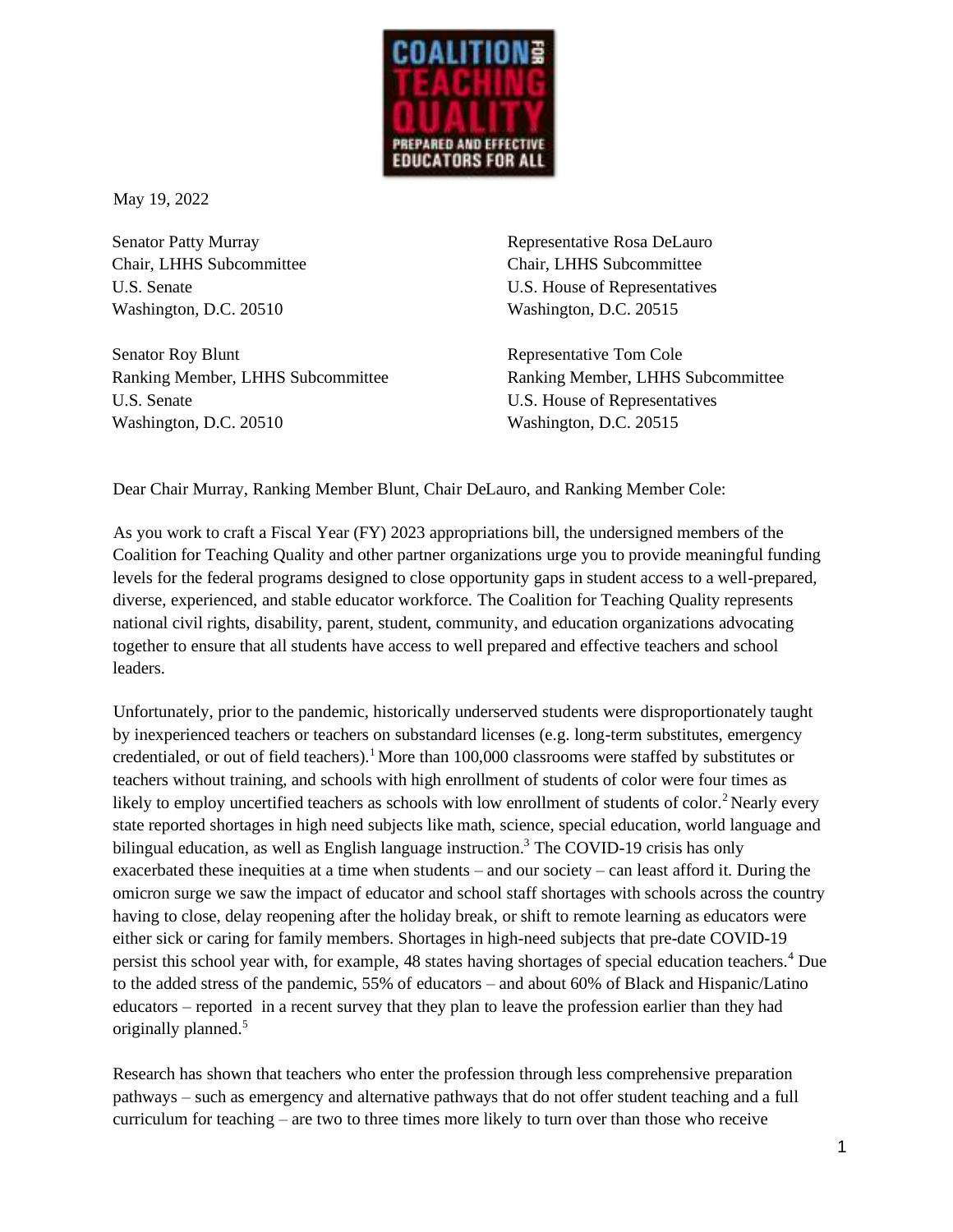comprehensive preparation. Access to comprehensive pre-service teacher preparation – that includes intensive student teaching as well as learning about children's learning and development, curriculum and teaching methods, and how to teach English learners and students with disabilities – along with effective recruitment efforts, and ongoing, high-quality professional development are the key ingredients to ensuring that students have access to a well-prepared, diverse, experienced, and stable educator workforce.

We are now at an inflection point and seek your support to ensure our country rebuilds from the pandemic in an equitable manner where all students have access to a well-prepared, diverse, experienced, and stable educator workforce. To chart a new course we need robust, sustained, systemic, and research-based investments in the educator workforce that support educators throughout their career so that they have the skills, knowledge, and dispositions to help students thrive, especially the students furthest from opportunity.

Thus, we urge you to make the following investments, from comprehensive educator preparation through educator leaderships, in FY 2023 that support student access to a well-prepared, diverse, experienced, and stable educator workforce:

## **Provide \$1 billion to the Teacher Quality Partnership program.**

The Teacher Quality Partnership (TQP) Grant program funds comprehensive educator preparation programs at institutions of higher education, that pair intensive student teaching under the supervision of an expert mentor teacher with coursework in children's learning and development, as well as curriculum and teaching methods, including how to differentiate instruction. The type of comprehensive educator preparation programs it funds include teacher residencies, school leader preparation, and undergraduateand graduate-preparation programs, all of which feature partnerships with underserved school districts. Comprehensive preparation, coupled with induction support, is effective at keeping teachers in the profession. In fact, teachers who enter the profession through programs that bypass intensive student teaching and coursework are 2 to 3 times more likely to leave the profession than those who enter through comprehensive preparation programs.<sup>6</sup> Teacher residency programs are a pathway into teaching that help to prepare diverse cohorts of teachers, increase teacher retention, and produce more effective teachers than less comprehensive preparation routes.<sup>7</sup> Additionally residencies offer financial support that helps underwrite the cost of preparation in exchange for a service commitment of teaching a high-need subject in an underserved school for at least 3 years. Grow Your Own programs, including paraprofessional teacher training programs, 2+2 programs, and applied baccalaureate programs, recruit and train teacher candidates from nontraditional populations that are more likely to reflect the local communities they plan to teach in. Candidates receive financial and other support like coaching as they work to complete their teaching credentials.<sup>8</sup> Increased investments in TQP would help expand teacher residencies and Grow Your Own programs, as shown in ED's notice for applications for the program this year.<sup>9</sup> TQP is a vital program that has been chronically underfunded. Over the past decade, there has been a cumulative gap of over \$2.5 billion between TQP's authorization and funding levels.

#### **Provide \$300 million to the Augustus F. Hawkins Centers for Excellence program.**

The Augustus F. Hawkins Centers for Excellence program is specifically designed to support comprehensive teacher preparation at programs at Historically Black Colleges and Universities (HBCUs), Tribal Colleges and Universities (TCUs), and minority-serving institutions (MSIs) of higher education including Alaska Native-serving or Native Hawaiian-serving institutions (ANNH), Asian American and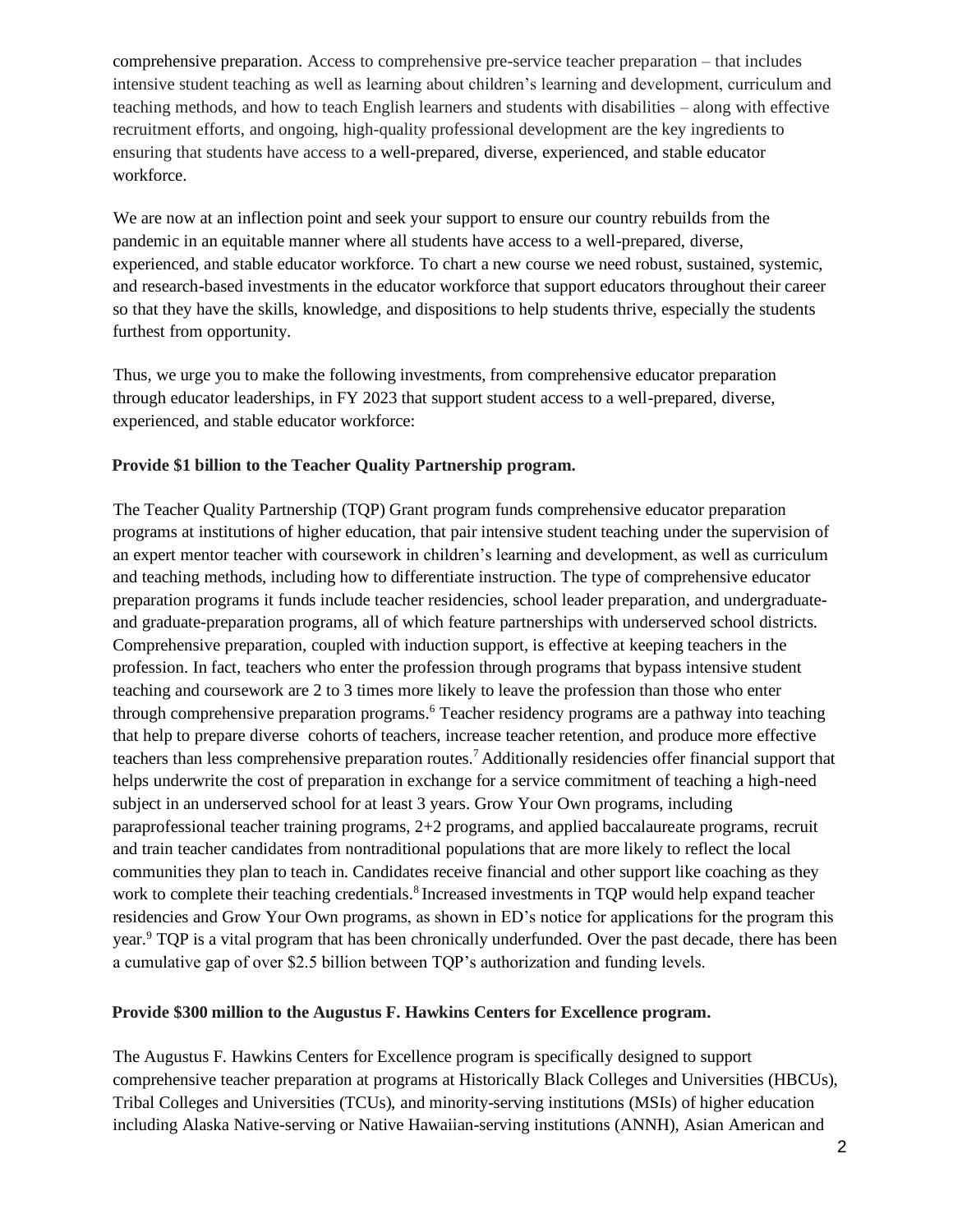Native American Pacific Islander-serving institutions (AANAPISI), Hispanic-Serving Institutions (HSIs), Native American-serving nontribal institution (NASNTI), and Predominantly Black Institutions (PBIs). Teacher preparation programs at these institutions are a long-standing source of well-prepared and diverse teachers.<sup>10</sup> For example, despite making up just 3% of institutions of higher education, <sup>11</sup> HBCUs prepare 50% of the nation's Black teachers.<sup>12</sup> Further, nearly half of all Latino/a teachers with a bachelor's degree earned their degree at an MSI. Roughly 35% of Asian Americans, 50% of Pacific Islanders, and 35% of Native Americans with a bachelor's degree in education earned it at an MSI.<sup>13</sup> More than a decade after its enactment, Congress finally provided funding (\$8 million) for the grant program in FY 2022, but a much larger investment is needed. To put this into context consider that the grant cycle under the TQP program is five years with an average award of \$1 million a year. This is a critical program that must be well funded if we are going to support a well-prepared, diverse, experienced, and stable educator workforce.

# **Provide \$300 million to the Individuals with Disabilities Act Part D Personnel Preparation program.**

The Individuals with Disabilities Education Act (IDEA) Part D personnel preparation program (IDEA-D-PP) is specially designed to comprehensively prepare specialized instructional support personnel, special educators, early educators, and the higher education faculty and researchers that support their preparation. Yet funding for this program pales in comparison to need. This academic year, almost every state (48) reported shortages of special education teachers. Additionally, prior to the pandemic, all areas of teacher shortage, including those of special education teachers, were more severe in schools serving higher populations of students of color.<sup>14</sup> There is a clear and immediate need to address these shortages by investing in this program.

### **Provide at least \$320 million to support educator leadership, the earning of high-need and advanced certifications and credentials, and improved school structures to support teaching and learning.**

Educator shortages that were persistent pre-pandemic have been significantly amplified by COIVD-19 and changes to the labor market. Unfortunately, these new challenges exacerbate the already disproportionate access to certified and experienced educators for students of color, students with disabilities, and low-income students. Thus, the Biden Administration has proposed to dedicate \$320 million of an overall request of \$514 million, within the Education Innovation and Research program (EIR) to invest in educator recruitment and retention. EIR provides grant funding to create and develop innovative programs, implement and replicate existing initiatives, or take to scale entrepreneurial and evidence-based practices to improve student achievement and attainment for high-need students. Grantees also must evaluate the solutions put forth to address persistent educational challenges.

We support the use of EIR for identifying and scaling effective educator recruitment and retention programs. This includes programs that fund educator leadership initiatives, the cost of earning high-need and advanced certification and credentials, and grants to help schools adapt structures to better support teaching and learning. Educator leadership programs could help expert teachers mentor novice teachers, increasing teacher effectiveness and school staffing stability. Increasing the number of teachers with certifications in shortage areas and advanced certifications is a key strategy for supporting student learning and closing equity gaps. Funding to help schools improve their structures could improve teaching and learning by providing educators more time to collaborate and plan and provide more personalized learning environments for students. To ensure EIR is put toward these productive uses, we recommend an appropriation of \$554 million, which reflects the higher funding provided to EIR by the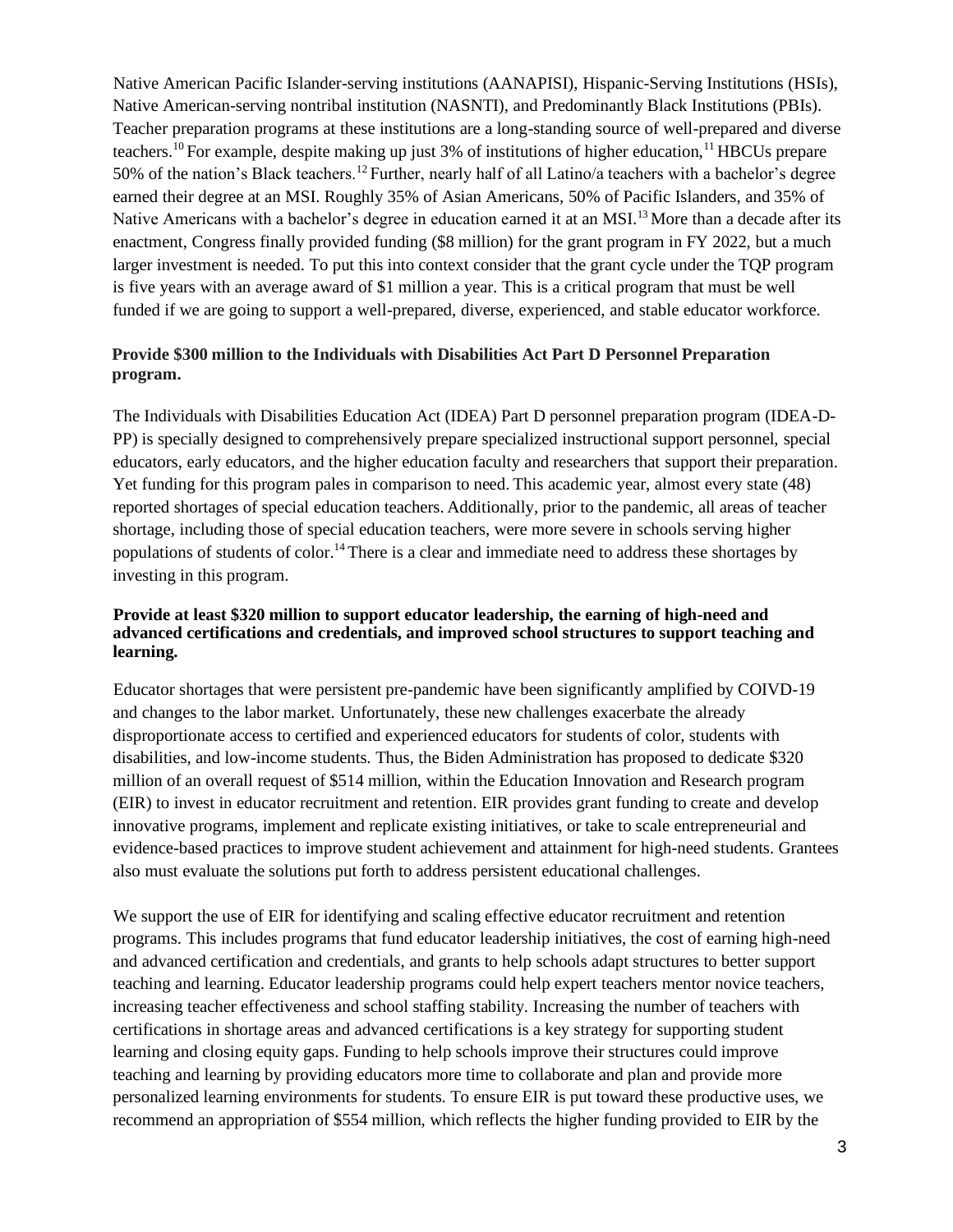FY2022 spending bill (\$234 million), more than the U.S. Department of Education projected at the time of its budget release.

## **Provide \$3 billion for the Supporting Effective Instruction State Grants program, Title II, Part- A of ESEA**

Title II, Part A of the Elementary and Secondary Education Act (ESEA) is designed to support student learning by growing the skills and expertise of educators through high-quality professional development, preparation, support for new educators such as induction and mentoring programs, changes to teaching and learning conditions such as lowering class sizes, and more. Access to high-quality professional development is an essential element to ensure that educators are equipped with the knowledge and skills necessary to support all children in meeting college and career ready standards. Similarly, Title II-A can help states and districts address educator shortages. Prior to the pandemic, educators reported leaving the classroom due to lack of support in the areas of high-quality, on-going professional development; poor compensation; and inadequate working conditions. These concerns have only been exacerbated by the COVID-19 pandemic.

A robust federal investment in Title II, Part-A of ESEA would play a pivotal role in supporting states and local entities to address such challenges. Yet over the past six fiscal years there has been an over \$1 billion gap between Title II-A's authorization and funding level.<sup>15</sup> Title II, Part-A provides states with necessary resources to implement ESEA as intended and support personnel in more effectively and equitably meeting the needs of students and the communities in which they serve. Title II, Part A is a crucial funding stream for educator professional development. Likewise, it is also a tool to address the critical shortage of educators. Ultimately, adequate funding for Title II, Part-A enables the teaching and learning conditions that help students thrive.

# **Make access to comprehensive educator preparation affordable and effectively raise educator salaries by addressing student loan debt burdens**

One barrier in the development of a well-prepared, diverse, experienced, and stable educator workforce is the high and rising cost of comprehensive educator preparation. Research shows that college students' potential debt burdens influence their career decisions, making them less likely to pursue a career in education<sup>16</sup> where teachers earn about 20% to 30% less than similarly credentialed professionals in other fields.<sup>17</sup> Similarly, student loan debt burdens impact retention as they put further strain on educators' already low pay.<sup>18</sup>

More than two-thirds of those entering the education field borrow money to pay for their higher education, resulting in an average debt of \$20,000 for those with a bachelor's degree and \$50,000 for those with a master's degree.<sup>19</sup> Further, the high cost of college and the burden of student loans disproportionately impacts students of color.<sup>20</sup> For example, data from the National Center for Education Statistics reveals that 91% of Black students and 82% of Latino/a students who prepared to teach took out federal student loans, compared to 76% of white students.<sup>21</sup> Further, federal financial aid data show that across racial and ethnic groups, white students are the least likely to come from families that are unable to financially contribute to their higher education.

Service scholarship programs and loan forgiveness programs that help cover the cost of comprehensive educator preparation are found to be effective for the recruitment and retention of teachers when, among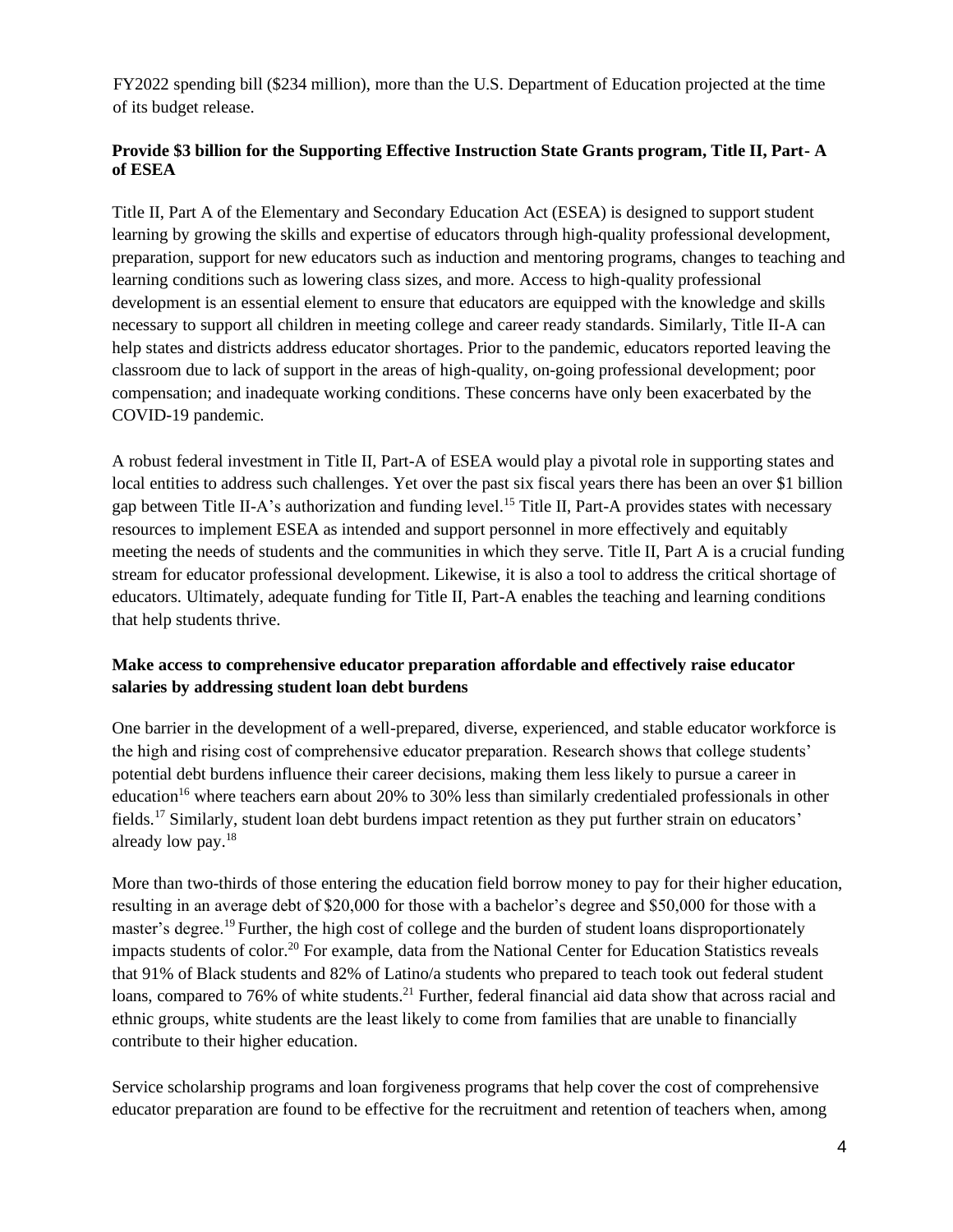other important features, they cover all or a significant amount of the cost of preparation and are welldesigned and implemented.<sup>22</sup>

The TEACH Grant and Teacher Loan Forgiveness Program – both created in a bipartisan fashion – are our nation's service scholarship and loan forgiveness programs that are specific to educators. The TEACH Grant provides a maximum award of about \$4,000 in aid per year to undergraduate and graduate students who commit to teaching a high-need subject in an underserved elementary or secondary school for four years. The Teacher Loan Forgiveness (TLF) Program provides up to \$5,000 in loan forgiveness for teachers that serve in underserved schools for five consecutive years. Teachers that serve in underserved schools and teach the high-need subject of special education or secondary math and science can earn up to \$17,500 worth of loan forgiveness. It has been well over a decade and a half since either program has been updated to align with the skyrocketing cost of higher education. For example, since 2007, when the TEACH Grant program was created, student loan debt has increased by \$1 trillion.<sup>23</sup>

Through the FY 2023 appropriations process and through other legislative action Congress can take the following steps to align these programs to today's preparation costs, dire educator shortages, and low educator pay:

- For the TEACH Grant Program, end the annual cuts to grant awards for educators in training which are scheduled to continue through 2029, double the program's award, expand the program to early educators, and reform or eliminate the loan conversion penalty.
- For the TLF program, ensure all educators serving in underserved districts can access the program, remove administrative burdens that keep educators under student debt for longer periods of time by allowing them to concurrently earn credit toward TLF and Public Service Loan Forgiveness, and allow educators to completely retire their debt after 5 years of service.

Together, these investments will provide our country with a well-prepared, diverse, experienced, and stable educator workforce that is equipped to teach the students furthest from opportunity.

On behalf of civil rights, disability, parent, student, community, and education organizations advocating for all students to have access to fully prepared and effective educators, thank you for your consideration of these recommendations. Please do not hesitate to reach out to the Co-Chairs of the Coalition for Teaching Quality, Kaitlyn Brennan [\(kaitlynbrennan88@gmail.com\)](mailto:kaitlynbrennan88@gmail.com) and Kuna Tavalin [\(ktavalin@exceptionalchildren.org\)](mailto:ktavalin@exceptionalchildren.org), for additional information.

Sincerely,

AASA, The School Superintendents Association

ACTFL

All4Ed

American Association of Colleges for Teacher Education

American Federation of Teachers

American Indian Higher Education Consortium

American Occupational Therapy Association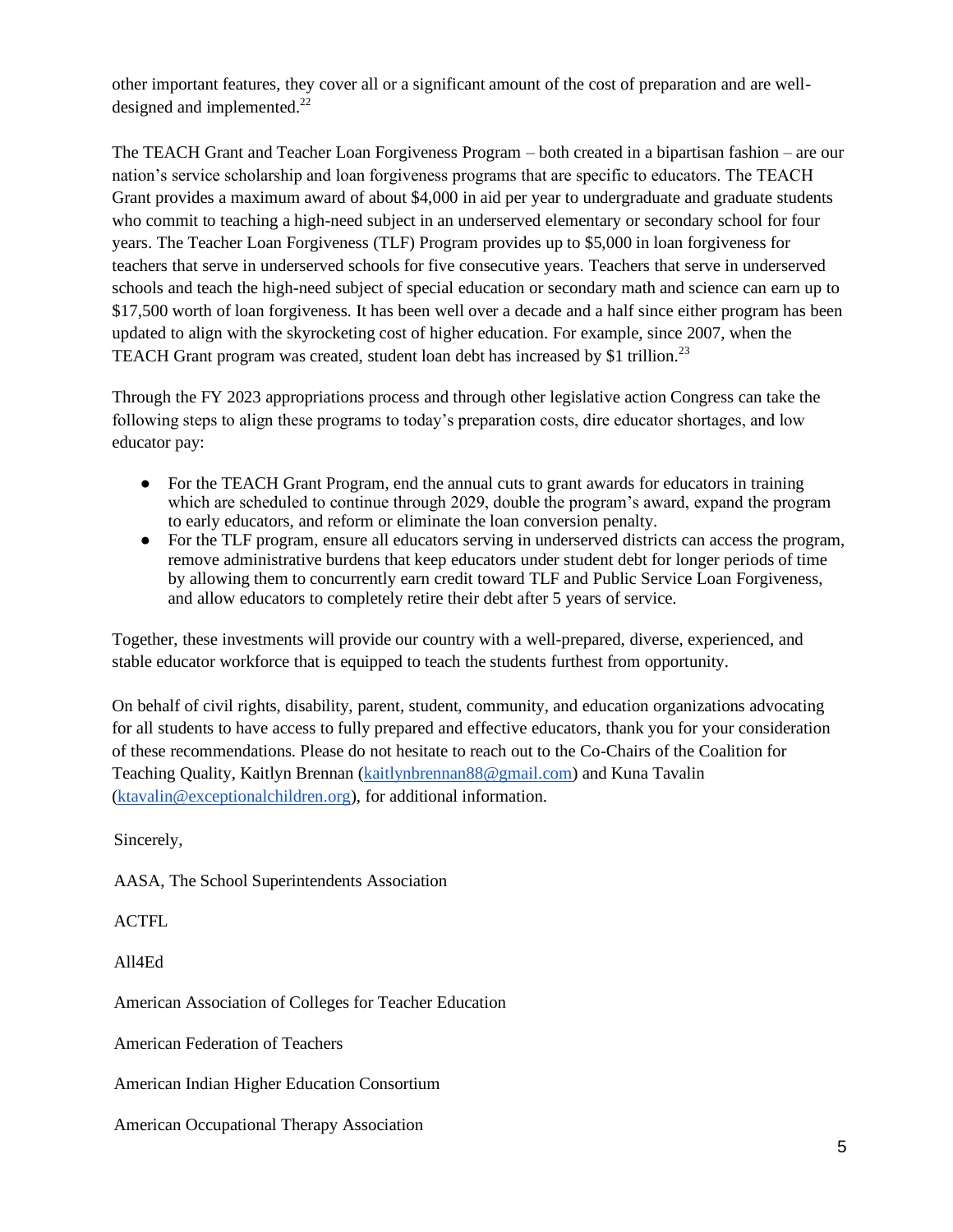American Psychological Association Association of Educational Service Agencies Aurora Institute California Association for Bilingual Education Californians Together Center for Learner Equity Citizens for Effective Schools Communities In Schools Council for Exceptional Children Council of Administrators of Special Education Council of Parent Attorneys and Advocates EDGE Consulting Partners Green Dot Public Schools HACU - Hispanic Association of Colleges and Universities Higher Education Consortium for Special Education (HECSE) ImmSchools Japanese American Citizens League KnowledgeWorks Learning Forward National Alliance for Partnerships in Equity National Association for Music Education National Association of Councils on Developmental Disabilities National Association of Elementary School Principals National Association of School Psychologists National Association of Secondary School Principals (NASSP) National Black Justice Coalition National Board for Professional Teaching Standards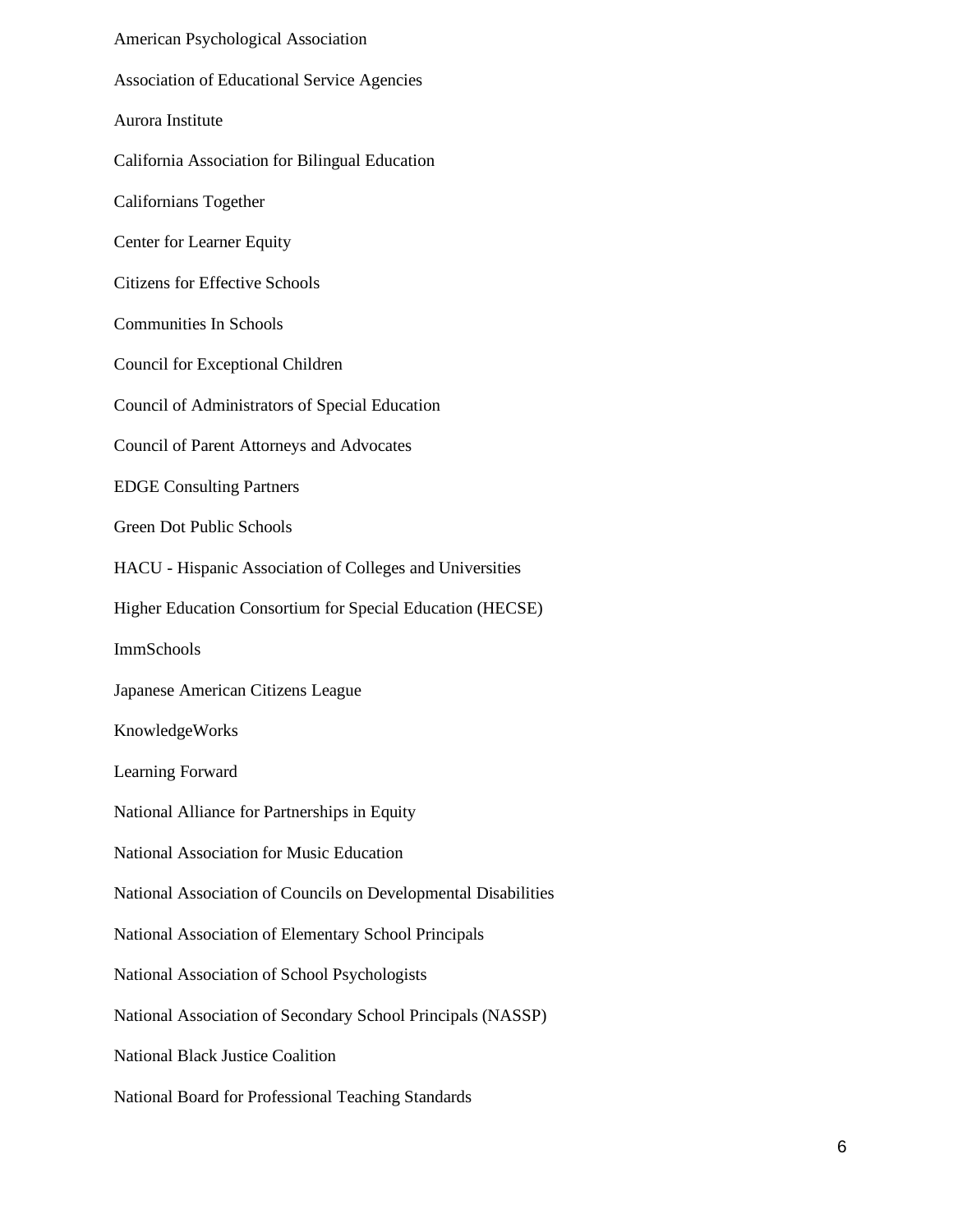National Center for Learning Disabilities National Center for Teacher Residencies National Council of Asian Pacific Americans (NCAPA) National Council of Teachers of English National Down Syndrome Congress National Education Association National Rural Education Advocacy Consortium National Rural Education Association New Hampshire Learning Initiative ORGANIZATIONS CONCERNED ABOUT RURAL EDUCATION PDK International Prepared To Teach, Bank Street College Public Advocacy for Kids (PAK) Public Advocates Rural School and Community Trust Small School Districts Association Southeast Asia Resource Action Center **TEACH** Teach Plus Teacher Education Division of the Council for Exceptional Children (TED) The Augustus F. Hawkins Foundation The Education Trust

United Teachers Los Angeles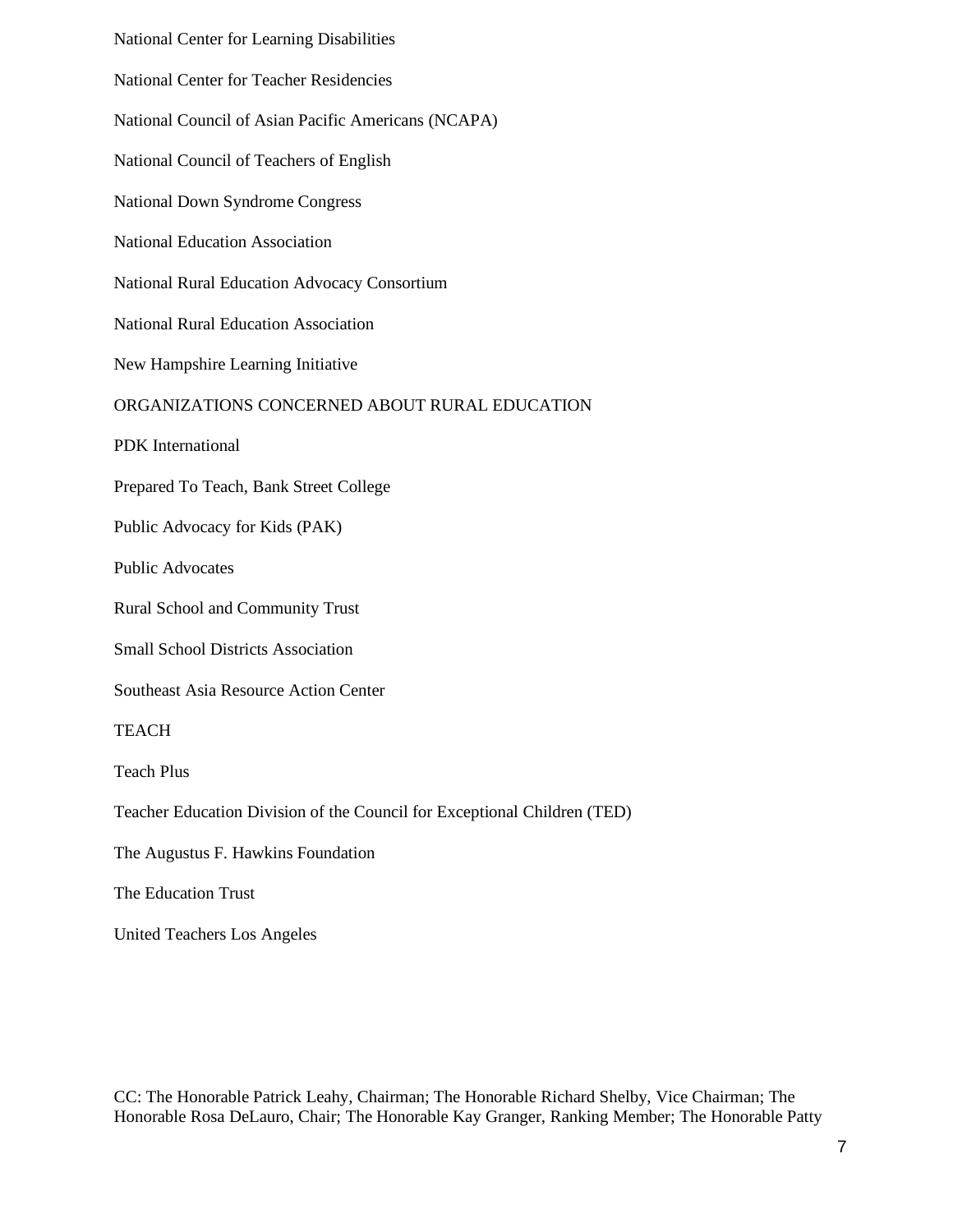Murray, Chair; The Honorable Richard Burr, Ranking Member; The Honorable Robert C. "Bobby" Scott, Chairman; The Honorable Virginia Foxx, Ranking Member.